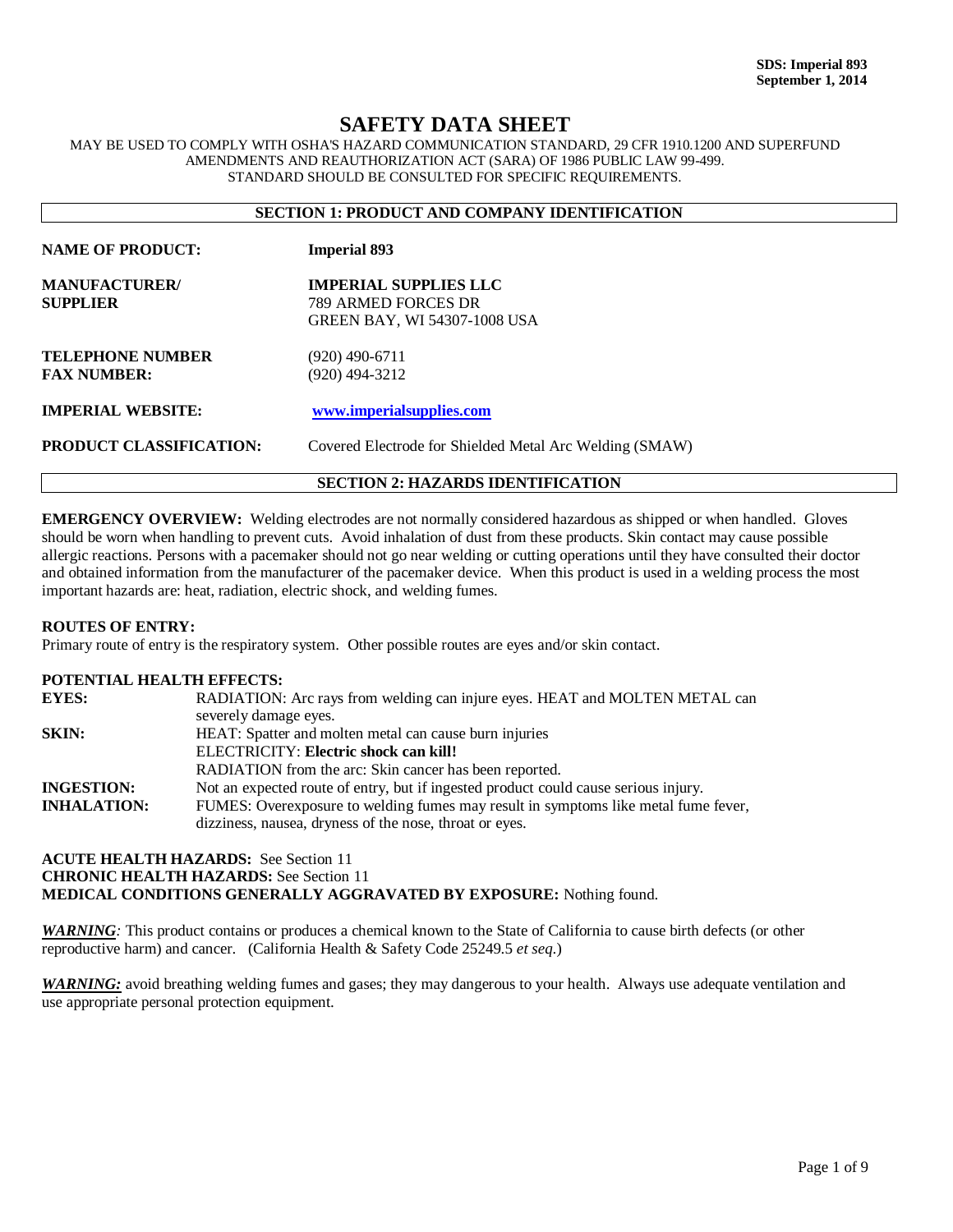### **CARCINOGENICITY:**

**NICKEL** - is listed as being carcinogenic to humans on *IARC* and *NTP* lists, and is listed by *NIOSH* as being a potential occupational carcinogen (with no further categorization).

**SILICON DIOXIDE -** is listed as being carcinogenic to humans on *IARC* and *NTP* lists, and is listed by *NIOSH* as being a potential occupational carcinogen (with no further categorization).

**WELDING FUMES** (not otherwise specified) are considered to be carcinogenic defined with no further categorization by *NIOSH* and *IARC***.**

Package Labeling:

Although this product does not require a hazard warning label in all countries, we recommend that the safety advice should be observed:

#### **Pictograms: GHS07**



#### **Contains Barium Carbonate** Harmful if swallowed

### **GHS07- GHS08**



**Contains Nickel R-Phrases:** Limited evidence of carcinogenic effect May cause sensitization by skin contact Toxic: danger of serious damage to health by prolonged exposure through inhalation Harmful to aquatic organisms, may cause long-term adverse effects in the aquatic environment Brazing/welding fumes and vapors may cause metal fume fever (headache, dizziness, dryness, cough, nausea, and fever) and these symptoms may appear 4-12 hours after exposure May cause irritation by prolonged inhalation of brazing/welding fumes.

#### **GHS:**

Hazard categories: Respiratory/skin sensitization: Skin Sens: 1 Carcinogenicity: Carc. 2 Specific target organ toxicity – repeated exposure: STOT RE 1 May cause an allergic skin reaction. Suspected of causing cancer. Causes damage to organs through prolonged or repeated exposure.

#### **Hazard Statements:**

- H317 May cause an allergic skin reaction
- H351 Suspected of causing cancer
- H372 Causes damage to organs through prolonged or repeated exposure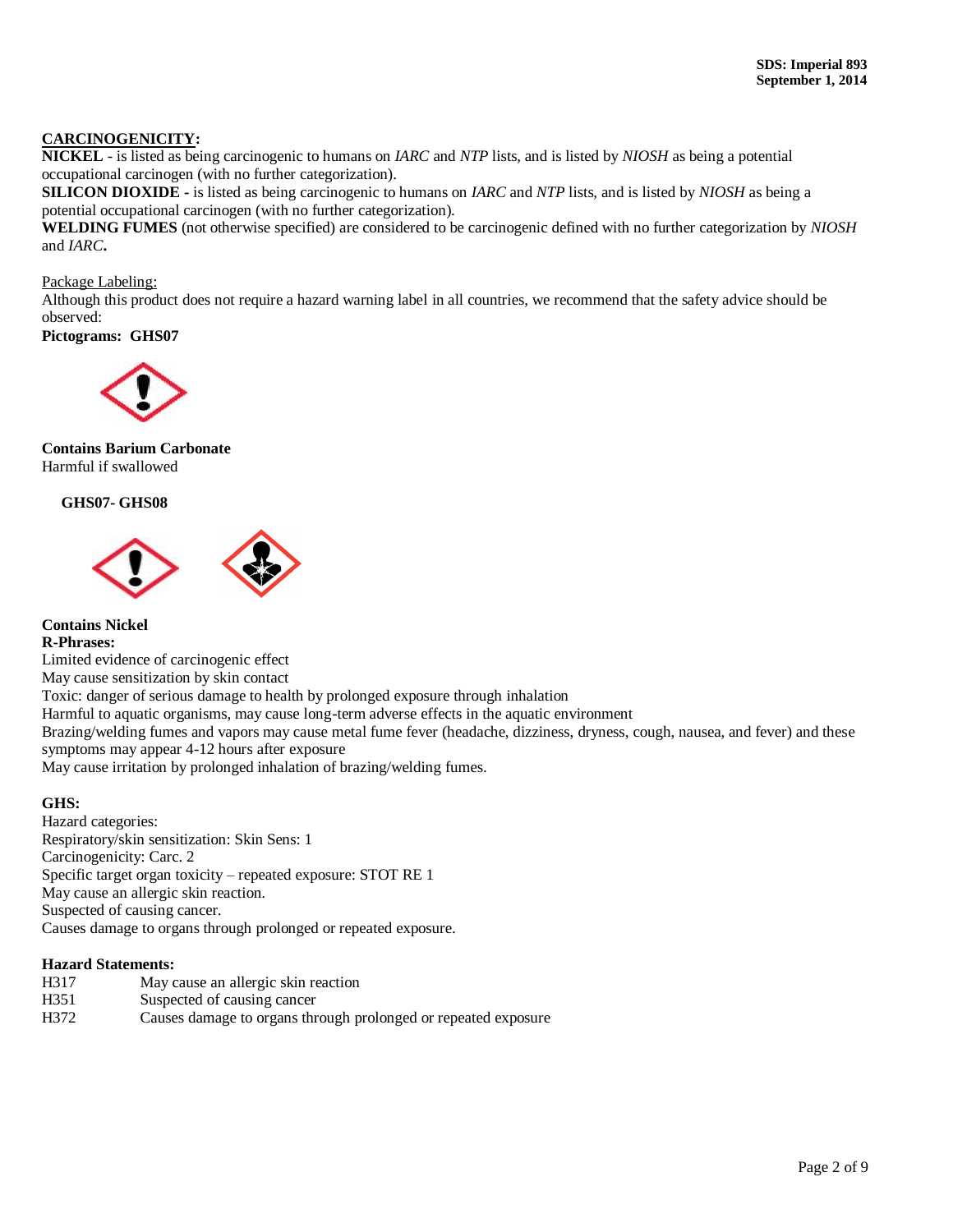#### **Precautionary Statements:**

- P285 In case of inadequate ventilation wear respiratory protection
- P314 Get medical advice if you do not feel well
- P280 Wear protective gloves/protective clothing/eye protection/face protection
- P202 Do not handle until all safety precautions have been read and understood
- P260 Do not breathe dust/fume/gas/mist/vapors/spray
- P501 Dispose of contents/container to waste treatment facility in accordance with local and national regulations

Before using this product, contact your doctor to determine if exposure to product or use of this product will aggravate your medical conditions.

## **ADDITIONAL LABELING INFORMATION**

As an article the product does not need to be labeled in accordance with EC-directives or respective national laws.

Metals in massive form, alloys, mixtures containing polymers and mixtures containing elastomers do not require a label according to this Annex (Annex I GHS), if they do not present a hazard to human health by inhalation, ingestion or contact with skin or to the aquatic environment in the form in which they are placed on the market, although classified as hazardous in accordance with the criteria of this Annex. Instead, the supplier shall provide the information to downstream users or distributors by means of the SDS.

### **SECTION 3: COMPOSITION/INFORMATION ON INGREDIENTS**

**IMPORTANT:** This section covers the materials from which these products are manufactured. The fumes and gases produced during normal use of these products are covered in Section 8. The chemicals or compounds subject to reporting under Title III, in Section 313, of the Superfund Amendments and Reauthorization Act (SARA) are marked by the symbol #.

| <b>INGREDIENTS</b> | <b>CAS NUMBER</b> | <b>OSHA PEL</b>         | <b>ACGIH-TLV</b> | <b>Percent Ingredients (by weight)</b> |
|--------------------|-------------------|-------------------------|------------------|----------------------------------------|
| Nickel #           | 7440-02-0         |                         | 0.2              | $30 - 60$                              |
| Iron               | 7439-89-6         | $10$ (as Fe)            | $5$ (as Fe)      | $15 - 40$                              |
| Barium Carbonate # | 513-77-9          | $0.5$ (as Ba)           | $0.5$ (as Ba)    | $7 - 13$                               |
| Calcium Carbonate  | 1317-65-3         | 5                       | 10               | $3 - 7$                                |
| Graphite           | 7782-42-5         | $15$ mppcf <sup>*</sup> | 2                | $1 - 5$                                |
| Sodium Silicate    | 1344-09-8         | Not listed              | Not listed       | $1 - 5$                                |
| Potassium Silicate | 1312-76-1         | Not listed              | Not listed       | $1 - 5$                                |
| Calcium Fluoride   | 7789-75-5         | $2.5$ (as F)            | $2.5$ (as F)     | $1 - 5$                                |
| Iron Oxide         | 1317-61-9         | $10$ (as Fe)            | $5$ (as Fe)      | $1 - 5$                                |
| Silicon Dioxide    | 14808-60-7        | **                      | 0.05             | $0.1 - 1$                              |

\*mppcf = millions of particles per cubic foot of air  $*$  \*\* 10 mg/m<sup>3</sup> / (% SiO<sub>2</sub> + 2)

### **CAS / EINECS NUMBER / HAZARD CLASSIFICATION FOR ABOVE INGREDIENTS**

| <b>INGREDIENTS</b> | <b>CAS NUMBER</b> | <b>EINECS NUMBER</b> | <b>Hazard Classification per</b><br><b>ECD 67/548/EEC</b> |
|--------------------|-------------------|----------------------|-----------------------------------------------------------|
| Nickel #           | 7440-02-0         | $231 - 111 - 4$      | Carc. Cat. 3; R40 - T; R48/23 - R43                       |
| Iron               | 7439-89-6         | 231-096-4            | N <sub>o</sub>                                            |
| Barium Carbonate # | 513-77-9          | 208-167-3            | Xn; R22                                                   |
| Calcium Carbonate  | 1317-65-3         | 215-279-6            | N <sub>o</sub>                                            |
| Graphite           | 7782-42-5         | 231-955-3            | N <sub>o</sub>                                            |
| Sodium Silicate    | 1344-09-8         | 215-687-4            | N <sub>o</sub>                                            |
| Potassium Silicate | 1312-76-1         | 215-199-1            | N <sub>o</sub>                                            |
| Calcium Fluoride   | 7789-75-5         | 232-188-7            | N <sub>o</sub>                                            |
| Iron Oxide         | 1309-38-2         | 215-169-8            | N <sub>o</sub>                                            |
| Silicon Dioxide    | 14808-60-7        | 238-878-4            | N <sub>0</sub>                                            |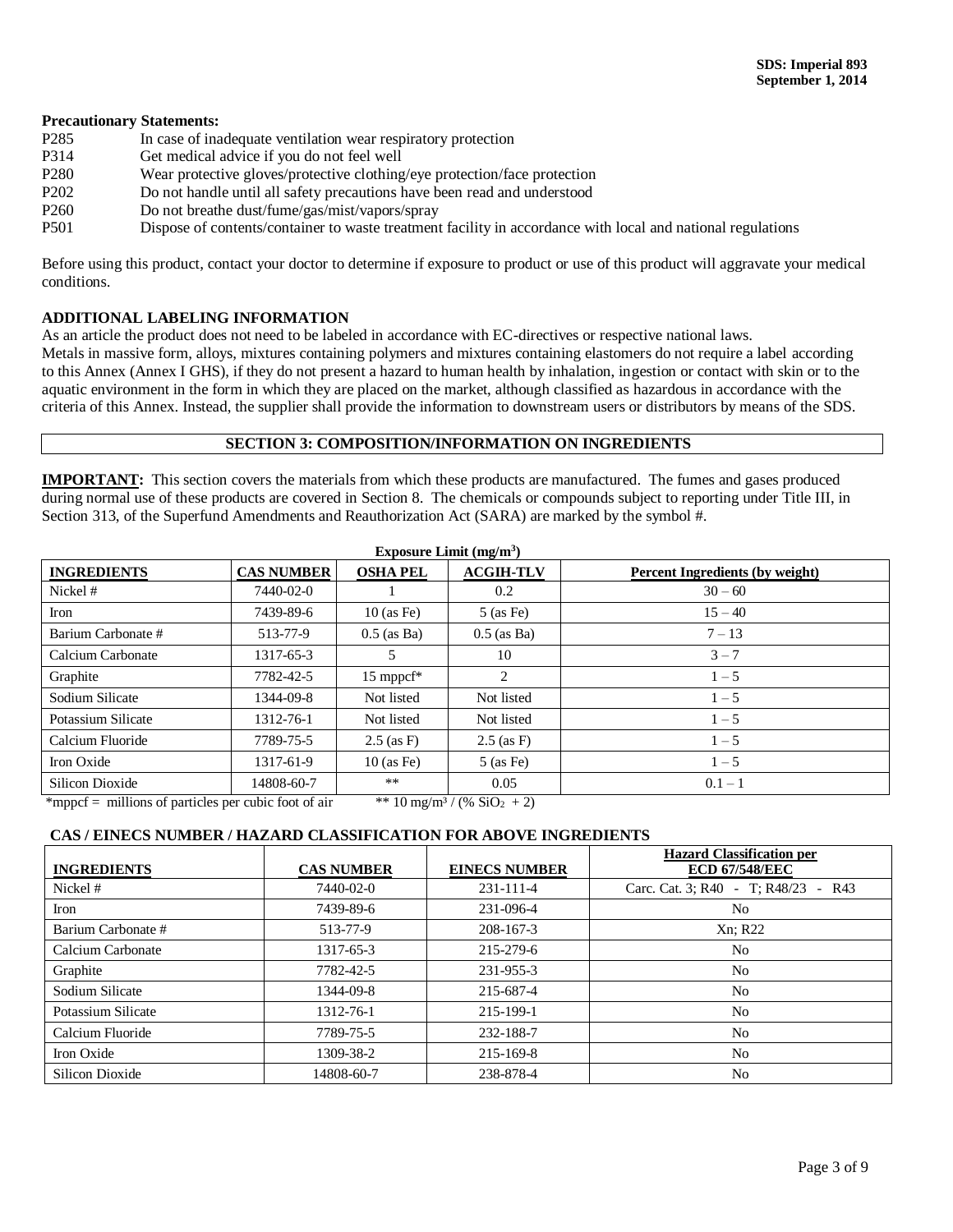Exposure limits are subject to change. Contact ACGIH and OSHA for current values. See Section 16 for European Council Directive 67/548/EEC R-phrases and S-phrases if applicable.

#### **SECTION 4: FIRST AID MEASURES**

**EMERGENCY & FIRST AID PROCEDURES**: Call for medical aid. Employ first aid techniques recommended by The American Red Cross.

**EYES**: Flush with a large amount of fresh water for at least 15 minutes to remove dusts or fumes. Get medical attention. For radiation burns due to arc flash, see physician.

**SKIN:** Wash affected area with soap and water to remove dust or particles. If rash develops, see a physician. For skin burns from arc radiation, promptly flush with cold water. Get medical attention for burns or for irritations that persist. **INGESTION:** Seek medical attention.

**INHALATION:** Remove to fresh air. If breathing is difficult administer oxygen. If breathing has stopped, begin artificial respiration and obtain medical assistance immediately.

**ELECTRIC SHOCK:** Disconnect and turn off the power. Use a nonconductive material to pull victim away from contact with live wire parts or wires. If breathing has stopped, begin artificial respiration and obtain medical assistance immediately. If no detectable pulse, begin Cardiopulmonary Resuscitation. (CPR) and immediately call for medical aid.

**GENERAL:** Move to fresh air and call for medical aid.

### **SECTION 5: FIRE FIGHTING MEASURES**

**Non-Flammable**: Welding arc and sparks can ignite combustibles. Refer to American National Standard Z49.1 for fire prevention during welding. These products as shipped are non-hazardous, nonflammable, non-explosive, and non-reactive.

### **FLAMMABLE LIMITS IN AIR (% by volume): UPPER:** N/A **LOWER**:N/A

### **FLASH POINT:** N/A

#### **AUTOIGNITION TEMPERATURE:** N/A

| NFPA HAZARD CLASSIFICATION: |                 |               |        |  |
|-----------------------------|-----------------|---------------|--------|--|
| Health: 2                   | Flammability: 0 | Reactivity: 0 | Other: |  |

**RATING UNDER NATIONAL FIRE PROTECTION 704:** Health: 2 Flammability: 0 Reactivity: 0 Protection:

**EXTINGUISHING MEDIA:** Use the extinguishing media recommended for the burning material and fire situation.

**SPECIAL FIRE FIGHTING PROCEDURES:** Wear self-contained breathing apparatus as fume or vapors may be harmful.

## **UNUSUAL FIRE AND EXPLOSION HAZARDS:** None.

**HAZARDOUS DECOMPOSITION PRODUCTS:** Reasonably expected fume constituents of the fume could include complex oxides of iron and nickel.

### **SECTION 6: ACCIDENTAL RELEASE MEASURES**

**ACCIDENTAL RELEASE MEASURES:** Solid objects may be picked up and placed in a container. Wear protective clothing and make sure that the solid objects are at room temperature before handling.

**PERSONAL PRECAUTIONS:** Gloves should be worn when handling to prevent cuts.

**ENVIRONMENTAL PRECAUTIONS:** Do not flush residue into waterways.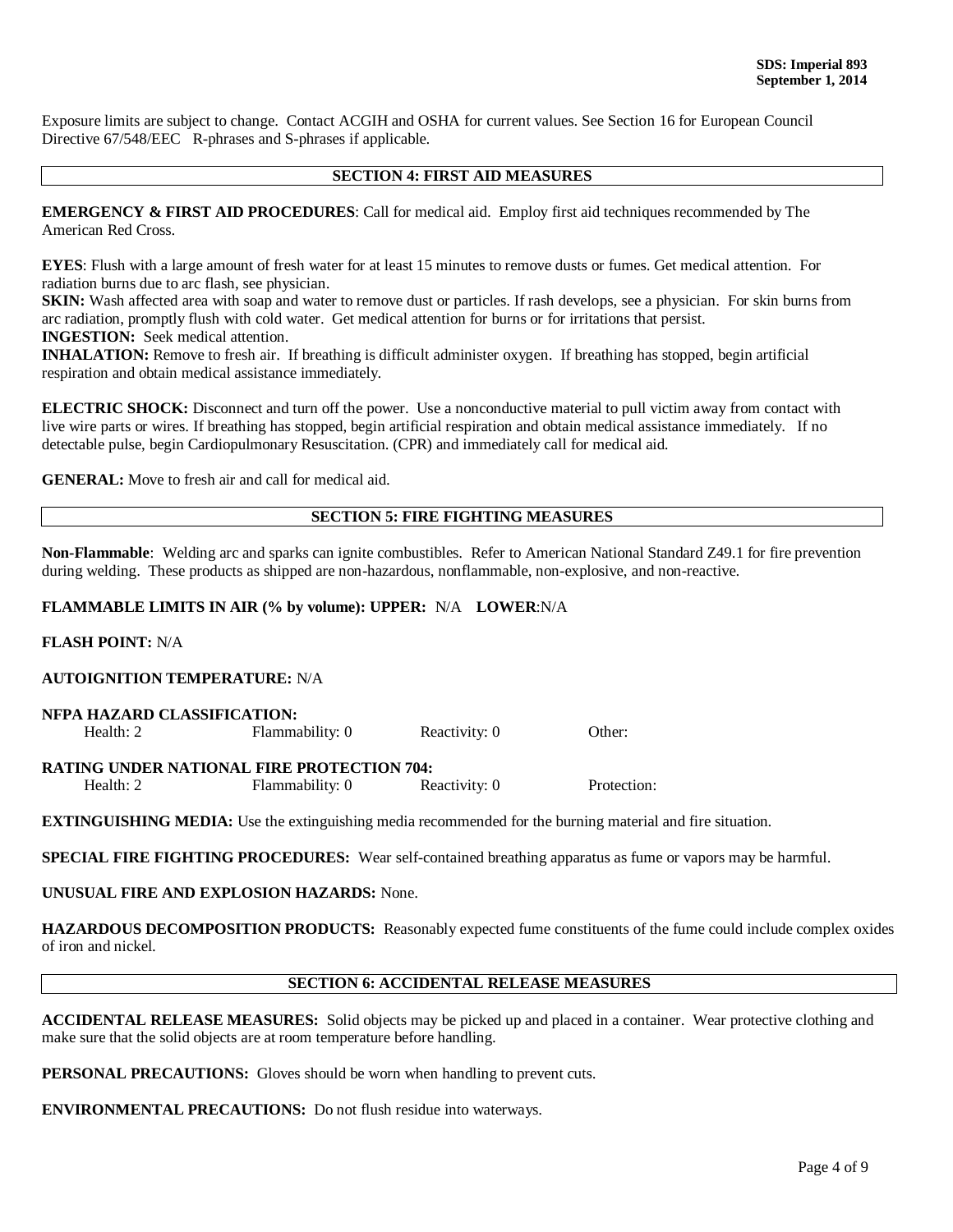## **SECTION 7: HANDLING AND STORAGE**

**HANDLING:** Handle with care to avoid cuts and to keep the wire from piercing the skin. Wear gloves when handling welding consumables. Avoid exposure to dust and do not ingest. Some individuals can develop and allergic reaction to certain materials. Keep all warning labels and identification labels on the product.

**STORAGE**: Keep material sealed and dry before use and do not remove product identification label or warning label. After using, keep remaining product sealed and dry and do not remove product identification label or warning label.

## **SECTION 8: EXPOSURE CONTROLS / PERSONAL PROTECTION**



## **Read and understand the manufacturer's instructions and precautionary label on this product.**

Always use adequate ventilation and wear appropriate personal protection. Do not breathe welding fumes and gases; they are dangerous to your health.

See American National Standard Z49.1, Safety in Welding and Cutting, published by the "American Welding Society," 550 N.W. LeJeune Road, Miami, FL 33126 and OSHA Publication 2206 (29CFR 1910), U.S. Government Printing Office, Superintendent of Documents, P.O. Box 371954, Pittsburgh, PA 15250-7954 for more detail on the following:

**ENGINEERING CONTROLS**: Proper ventilation must be maintained.

**ARC RAYS** and **SPARKS** can injure eyes and burn skin. **ELECTRIC SHOCK** can kill! Wear correct hand, eye, head, and body protection.

**VENTILATION**: Use enough ventilation, local exhaust at the arc, or both, to keep the fumes and gases below the TLV's in the workers breathing zone and the general area. Train the welder to keep their head out of the fumes. Monitor fume levels and do not exceed permissible exposure limits or values.

**RESPIRATORY PROTECTION**: Use respirable fume respirator or air supplied respirator when welding in a confined space or where local exhaust or ventilation does not keep exposure below the TLV's.

**EYE PROTECTION:** Wear a helmet or face shield with a filter lens of shade 12 or darker. Provide screens and flash goggles to shield others.

**PROTECTIVE CLOTHING**: Wear head, hand, and body protection which help to prevent injury from radiation, sparks, and electrical shock. See ANSI Z49.1. At a minimum, this includes welders' gloves and a protective face shield and may include arm protectors, aprons, hats, shoulder protection, as well as dark substantial clothing. Train the welder not to touch live electrical parts and to insulate themselves from work and ground, especially if clothing and gloves are wet.

**WORK HYGIENIC PRACTICES**: Do not eat or consume beverages in the work area.

**EXPOSURE GUIDELINES:** Use industrial hygiene monitoring equipment to ensure that exposure does not exceed applicable national exposure limits. When the electrode is consumed, fume and gas decomposition products generated are different in percent and form from the ingredients listed in Section 3. The fume and decomposition products, not the ingredients in the electrode, are important. Decomposition products include those originating from the volatilization, reaction, or oxidation of materials in Section 3, plus those from the base metal, etc., as noted above. These components are virtually always present as complex oxides and not as metals (Characterization of Arc Welding Fume: American Welding Society). Reasonably expected fume constituents of the fume could include complex oxides of iron and nickel.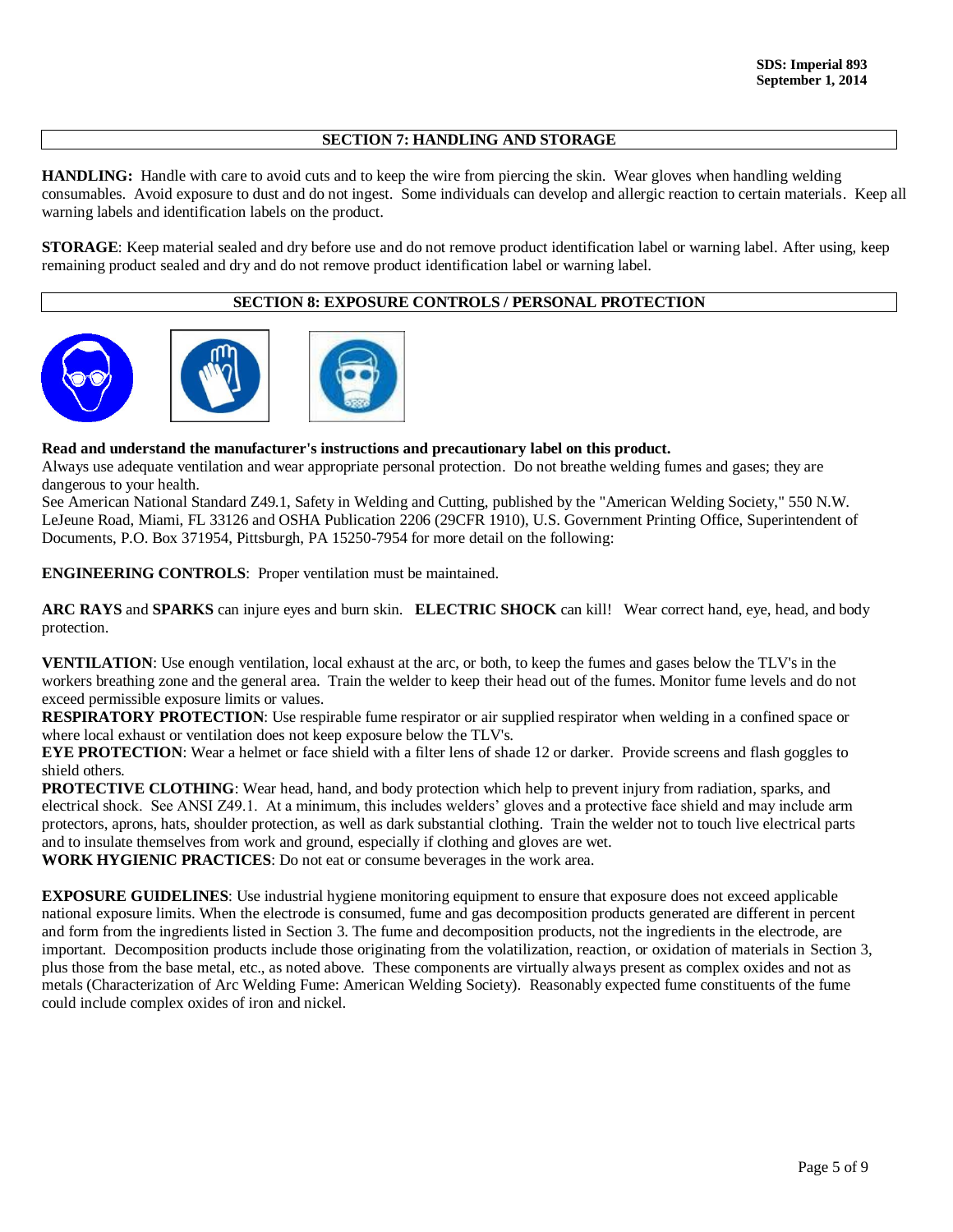The following limits can be used as guidance. Refer to Section 11 for more information about welding fumes.

|                  | CAS           |                 | Exposure Limit $(mg/m3)$ |
|------------------|---------------|-----------------|--------------------------|
| <b>Substance</b> | <b>NUMBER</b> | <b>OSHA PEL</b> | <b>ACGIH-TLV</b>         |
| Iron Oxide       | 1309-37-1     | $10$ (as Fe)    | $5$ (as Fe)              |
| Nitric Oxide     | 10102-43-9    | 30              | 31                       |
| Nickel Oxide #   | 1313-99-1     | 1 (as Ni)       | $0.2$ (as Ni)            |

Gaseous reaction products may include carbon monoxide and carbon dioxide. Ozone and nitrogen oxides may also be formed by radiation from the arc. Monitor fume levels. One recommended way to determine the composition and quantity of fumes and gas to which workers are exposed is to take an air sample inside the welder's helmet if worn, or in the worker's breathing zone (see ANSI/AWS F1.1, F1.2, F1.3, F1.4, and F1.5, available from the "American Welding Society," 550 N.W. LeJeune Road, Miami, FL 33126).

Exposure limits are subject to change. Contact ACGIH, OSHA, NIOSH, and IARC for current values.

## **SECTION 9: PHYSICAL AND CHEMICAL PROPERTIES**

**APPEARANCE:** Solid appearance, non volatile, wire with a flux coating. No odor. Not soluble in water.

### **MELTING POINT:** > 1800 °F (> 1000 °C)

## **SECTION 10: STABILITY AND REACTIVITY**

**GENERAL:** These items are only intended for normal welding purposes.

**STABILITY**: Stable under normal conditions.

**HAZARDOUS POLYMERIZATION:** Will not occur

**REACTIVITY:** Contact with chemical substances like acids or strong bases could cause generation of gas.

#### **HAZARDOUS DECOMPOSITION OR BY-PRODUCTS:**

Gaseous reaction products may include carbon monoxide and carbon dioxide. Ozone and nitrogen oxides may also be formed by radiation from the arc.

Refer to applicable national exposure limits for the fume compounds. Reasonably expected fume constituents of the fume could include complex oxides of iron and nickel. The employer should contact an occupational health professional for doing fume monitoring to determine fumes emitted and to ensure compliance to the applicable country limits.

Other country exposure limits may be different and the appropriate country standards should be used.

### **SECTION 11: TOXICOLOGICAL INFORMATION**

Welding fumes cannot be classified simply. The composition and quantity of both are dependent upon the metal being welded, the process, procedure, and the electrode used. Other conditions which also influence the composition and quantity of the fumes and gases to which workers may be exposed include: coatings on the metal being welded (such as paint, plating, or galvanizing), the number of welders and the volume of the work area, the quality and the amount of ventilation, position of the welder's head with respect to the fume plume, as well as the presence of contaminants in the atmosphere (such as chlorinated hydrocarbon vapors from cleaning and degreasing activities). The International Agency for Research on Cancer has classified welding fumes as possibly carcinogenic to humans (group 2B).

**EFFECTS OF OVEREXPOSURE** - Electric arc welding may create one or more of the following health hazards:

#### **FUMES AND GASES** can be dangerous to your health.

**PRIMARY ROUTES OF ENTRY** are the respiratory system. Other possible routes are eyes and/or skin contact. **PREEXISTING** respiratory or allergic conditions may be aggravated in some individuals (i.e. asthma, emphysema).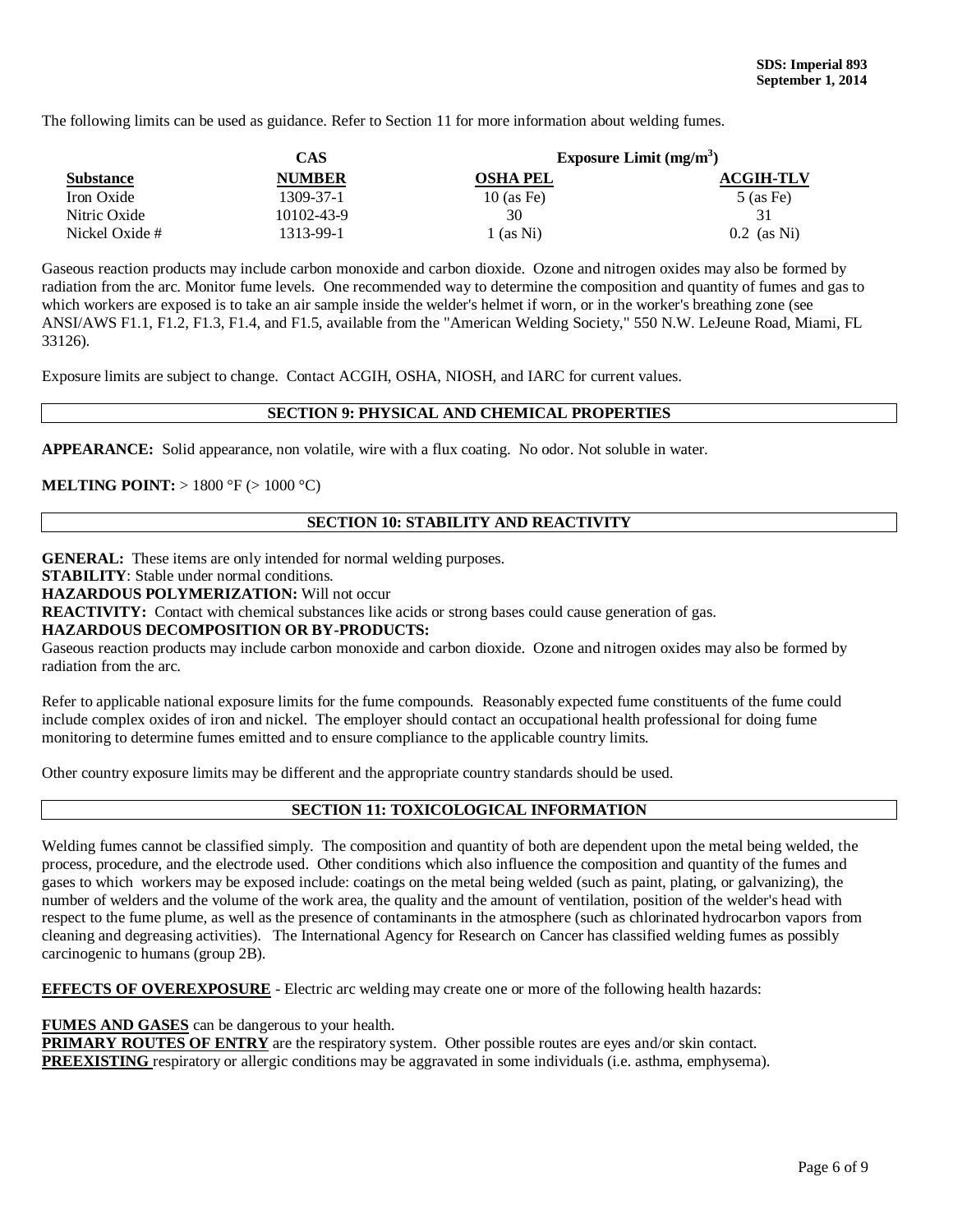**SHORT TERM (ACUTE) OVEREXPOSURE** to welding fumes may result in discomfort such as metal fume fever, dizziness, nausea, or dryness or irritation of nose, throat, or eyes. **PRIMARY ROUTE OF ENTRY** is the respiratory system. **IRON, IRON OXIDE** - Remove from overexposure and apply artificial respiration if needed. **FLUORIDES** - Fluoride compounds produced may cause eye and skin burns, and pulmonary edema bronchitis. Exposure to extremely high levels of fluorides can cause abdominal pain, diarrhea, muscular weakness, and convulsions. In extreme cases it can cause loss of consciousness and death. **NICKEL, NICKEL OXIDE** - May cause metallic taste, nausea, tightness in chest, fever, and allergic reactions.

**LONG TERM (CHRONIC) OVEREXPOSURE** may lead to siderosis (iron deposits in lungs) and is believed by some investigators to affect pulmonary functions. **PRIMARY ROUTE OF ENTRY** is the respiratory system. **IRON, IRON OXIDE** - Long term overexposure to iron fumes can cause deposits of iron in the lungs (siderosis). Lungs will clear in time when exposure to iron and its compounds cease. **FLUORIDES -** Overexposure to fluorides can cause serious bone erosion, excessive calcification of the bone and calcification of the ribs, pelvis and spinal column. May cause skin rash. **NICKEL, NICKEL OXIDE** - Long term overexposure to nickel products may cause lung fibrosis or pneumoconiosis.

Monitor fume levels and do not exceed permissible limits.

### **SECTION 12: ECOLOGICAL INFORMATION**

**MATERIAL:** Welding consumables and materials can degrade into the components used to manufacture the product. Avoid exposure to conditions that could lead to accumulation in soils and groundwater.

**CONTAMINATED PACKAGING**: Empty containers should be taken for local recycling, recovery, or waste disposal. Metals may be recycled.

### **SECTION 13: DISPOSAL CONSIDERATION**

**WASTE DISPOSAL METHOD:** Dispose of any grinding dust and waste residues in accordance with EPA or local regulations. Plastic materials, cardboard, and wire can be re-cycled.

**U.S.A. RCRA**: Some ingredients in this product may be considered "hazardous material" in other countries and they may require special disposal methods. Contact your local municipality for the proper disposal method.

Residues from welding consumables and processes could degrade and accumulate in groundwater. Welding slag from these products could typically contain the following components from the coating of the electrode: Ni, Fe, F, Na, Si, Ca, and C.

## **SECTION 14: TRANSPORTATION INFORMATION**

**DOMESTIC TRANSPORT REGULATIONS (USA):** DOT - not regulated.

**DOMESTIC TRANSPORT REGULATIONS (CANADA)**: TDG - not regulated.

**DOMESTIC TRANSPORT REGULATIONS (MEXICO)**: MEX - not regulated.

## **INTERNATIONAL TRANSPORT REGULATIONS**:

ICAO – not regulated IATA – not regulated IMDG / IMO – not regulated

**OTHER AGENCIES:** No international regulations or restrictions are applicable.

Handle with care to avoid damaging the product and keep product dry. Do not remove product identification label or warning label.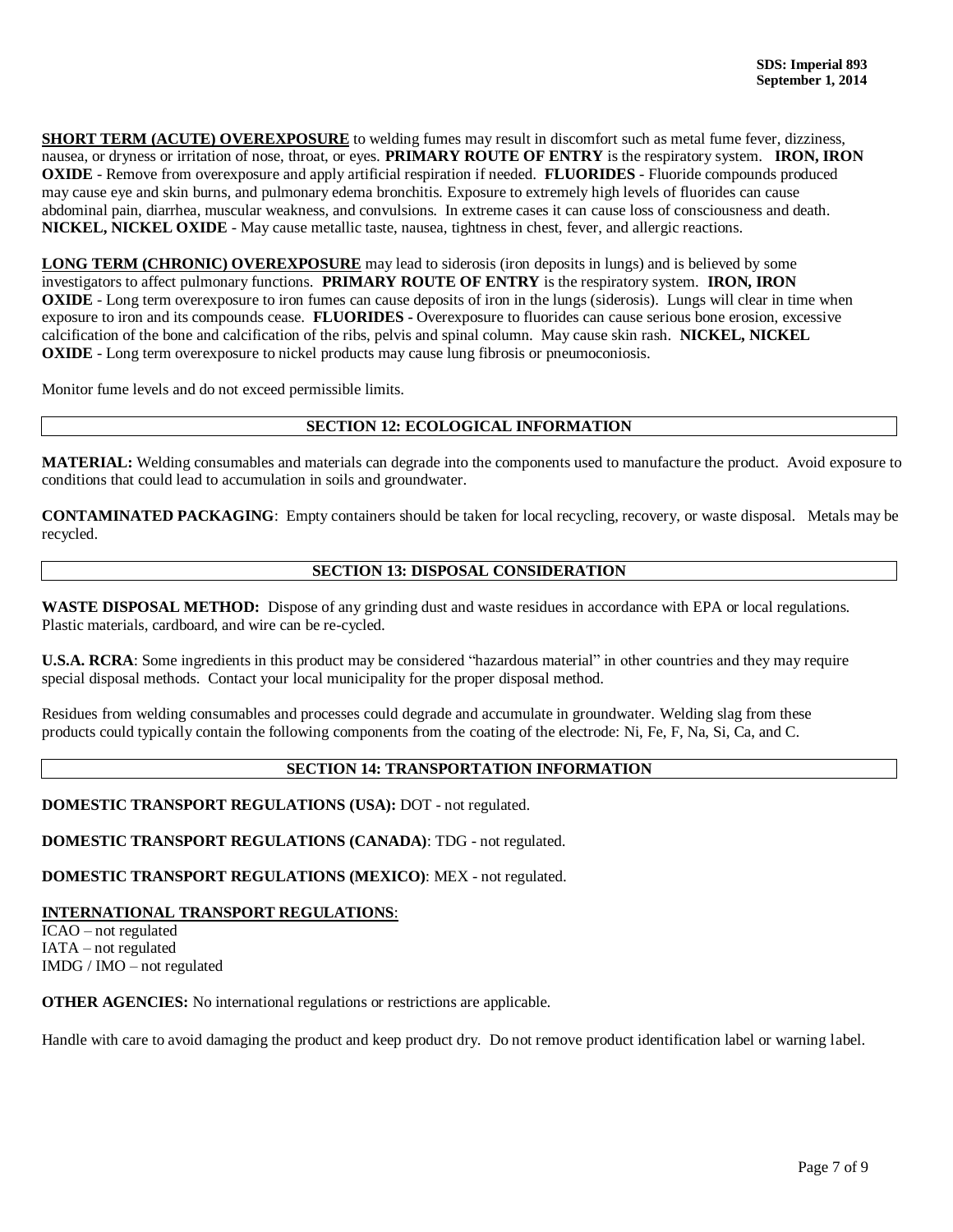## **SECTION 15: REGULATORY INFORMATION**

#### **Read and understand the manufacturer's instructions and precautionary label on this product.**

See American National Standard Z49.1, Safety in Welding and Cutting, published by the "American Welding Society," 550 N.W. LeJeune Road, Miami, FL 33126 and OSHA Publication 2206 (29CFR 1910), U.S. Government Printing Office, Superintendent of Documents, P.O. Box 371954, Pittsburgh, PA 15250-7954 for more information. Before using this product, understand and your employer's safety practices.

**U.S. FEDERAL REGULATIONS:** Under the OSHA Hazard Communication Standard these products are considered as hazardous.

**U.S. EPA TSCA (TOXIC SUBSTANCE CONTROL ACT):** All constituents of these products are on the TSCA inventory list or are excluded from listing.

### **CERCLA (COMPREHENSIVE RESPONSE COMPENSATION, AND LIABILITY ACT)/SARA TITLE III (SUPERFUND AMENDMENTS AND REAUTHORIZATON ACT):**

Reportable Quantities (RQ's) and/or Threshold Planning Quantities (TPQ's):

| name<br>$\sim$ $\sim$ $\sim$<br>earent                                                      | (lt<br>RO | 20/11<br>TD <sub>L</sub><br>. . |
|---------------------------------------------------------------------------------------------|-----------|---------------------------------|
| н.<br>article<br>n of a solid<br>the.<br>torm<br>1n<br>solution<br>roduct.<br>a solia<br>18 |           |                                 |

Spills or releases resulting in the loss of any ingredient at or above its RQ require immediate notification to the National Response Center and to our Local Emergency Planning Committee.

### **EPCRA/SARA TITLE III 313 TOXIC CHEMICALS:**

The following metallic components are listed as SARA 313 "TOXIC CHEMICALS" and are potentially subject to annual SARA 313 reporting. See Section 3 for percent and if the ingredient is present.

| <b>INGREDIENT NAME</b>                       | <b>CAS NUMBER</b> | DISCLOSURE THRESHOLD           |
|----------------------------------------------|-------------------|--------------------------------|
| Chromium & chromium compounds                | 7440-47-3         | 1.0 % de minimis concentration |
| Chromium VI                                  | Not listed        | 0.1 % de minimis concentration |
| Barium compounds                             | Not listed        | 1.0 % de minimis concentration |
| Cobalt                                       | 7440-48-4         | 0.1 % de minimis concentration |
| Copper                                       | 7440-50-8         | 1.0 % de minimis concentration |
| Manganese                                    | 7439-96-5         | 1.0 % de minimis concentration |
| Nickel                                       | 7440-02-0         | 0.1 % de minimis concentration |
| Aluminum (fume or dust)                      | 7429-90-5         | 1.0 % de minimis concentration |
| Silver                                       | 7440-22-4         | 1.0 % de minimis concentration |
| Vanadium (except when contained in an alloy) | 7440-62-2         | 1.0 % de minimis concentration |

Package Labeling:

Additional advice on labeling

As a finished article the product does not need to be labeled in accordance with EC-directives or respective national laws.

International rules may vary and the appropriate regulations should be followed as defined by the country where the products are used.